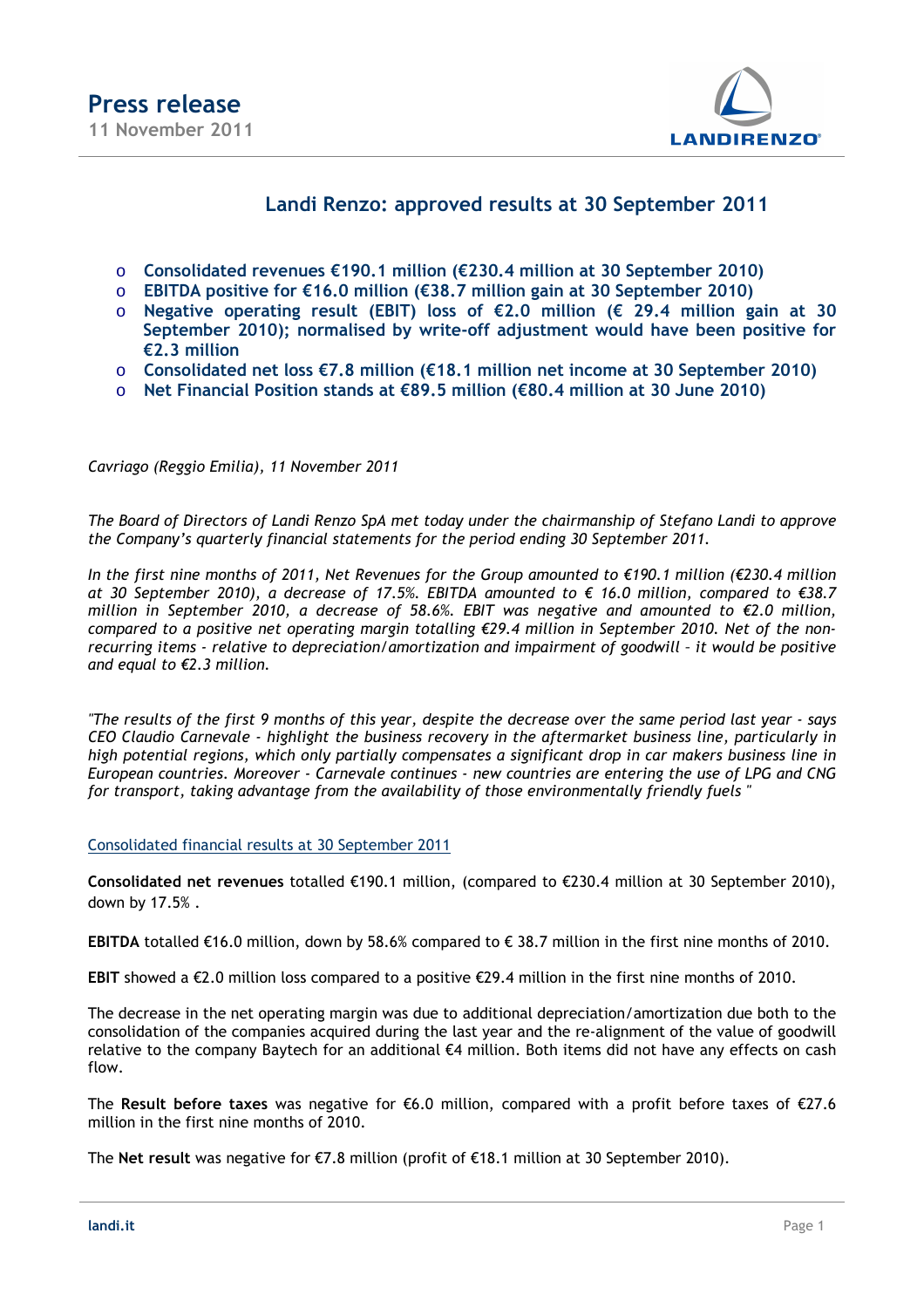



## Analysis of revenues

Revenues deriving from the sale of natural gas systems are an increasingly important driving force for the core business (growth of 25.8% and equal to €88.7 million), reaching 46.7% of total net revenues. Sales of LPG systems amounted to 47.5% while the remaining 5.8% refers to minor businesses.

The geographical breakdown shows that Landi Group generated 81.9% of its consolidated revenues abroad of which 25.4% in Europe, and 56.5% outside of Europe where net sales increased 31.3% (€107.4 million at September 2011). With respect to the first nine months of 2010:

- Italy, which shows a recover in 3Q11, is decreasing about 55.6% during the first 9 months;
- European countries envisaged a decrease of 32.1%, due mainly to western area;
- South-western asian markets reported an overall increase of 23.9%;
- South America countries were responsible for the growth of 50.3% in american area, where the Group has established a leadership position in the Natural Gas sector;
- The markets of the Rest of the World (+ 30.7%) were positively affected by the confirmation of the excellent performance levels achieved in Far East Regions;

## Consolidated financial results at 30 September 2011

The **Net Financial Position** at 30 September was negative for €89.5 million. At 30 June 2011 the net financial position was negative for 80.4 million Euro. This increase was primarily due to the effect of use of liquid assets for the implementation of operational activities which typically are affected by a certain level of cyclicity in this period.

**Outlook 2011**. Following recent business performances, particularly in some american and asian areas, the last one impacted even by the recent climatic events, it is believed that the current year should close with revenues of approximately €250 million and an EBITDA of approximately 7%, below forecasts reported during the presentation of the 2011 half-year data.

## Declaration of the manager in charge of preparing the financial reports

The Manager in charge of preparing the financial reports, Paolo Cilloni, declares pursuant to article 154 – bis, par. 2 of Legislative Decree no. 58 of 24 February 1998 that the accounting information provided herein corresponds to the documented results and to the accounting books and entries.

*The Financial Report at 30 September 2011 will be made available to the public at the registered office of the Company as well as at Borsa Italiana SpA and at the website www.landi.it within the legally required deadlines.* 

This press release is also available on the company's website *www.landi.it* together with a presentation.

## *This press release is a translation. The Italian version will prevail*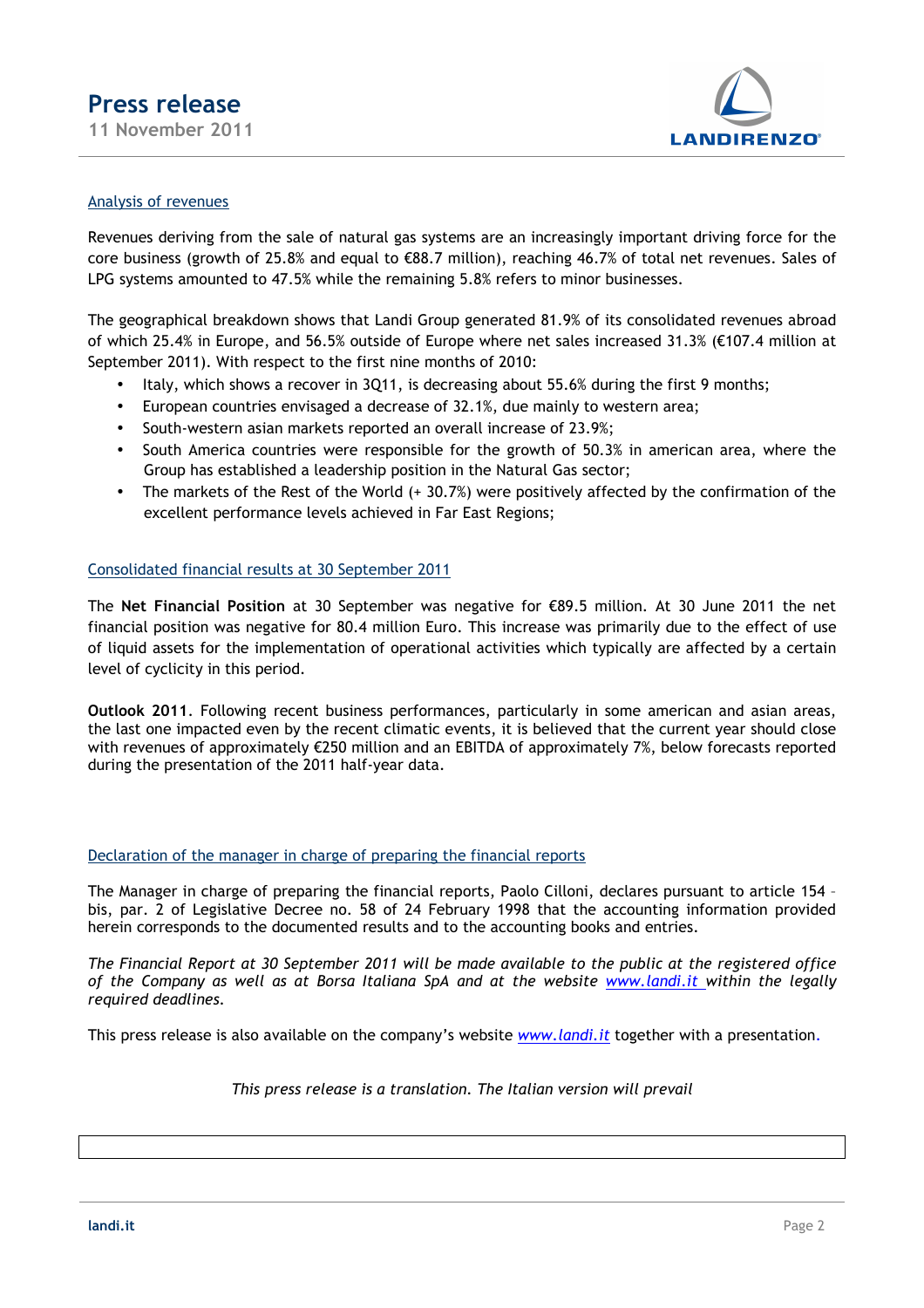

**11 November 2011** 



**Landi Renzo** is a world leader in the sector of components and LPG and CNG fuel systems for motor vehicles. Based in Cavriago (Reggio Emilia) and with more than 50 years' experience in the sector, Landi Renzo is distinguished by the sustained growth of its revenues and the extent of its international operations, with a presence in over 50 countries and exports accounting for more than 80% of the Company's sales. Landi Renzo S.p.A. has been listed in the STAR segment of Borsa Italiana MTA market since June 2007.

**For further information:** 

**Pierpaolo Marziali**<br>
Marco Fraquelli<br>
M&A and Investor Relations Manager<br>
M&A and Investor Relations Manager<br>
Marco Fraquelli@secrp.it M&A and Investor Relations Manager ir@landi.it **Daniele Pinosa**

**Landi Renzo SEC Relazioni Pubbliche e Istituzionali** pinosa@secrp.it Tel. +39 02.624999.1

**IR Top Consulting** Floriana Vitale, Maria Antonietta Pireddu Tel. +39 02 45.47.38.84/3 ir.landirenzo@irtop.com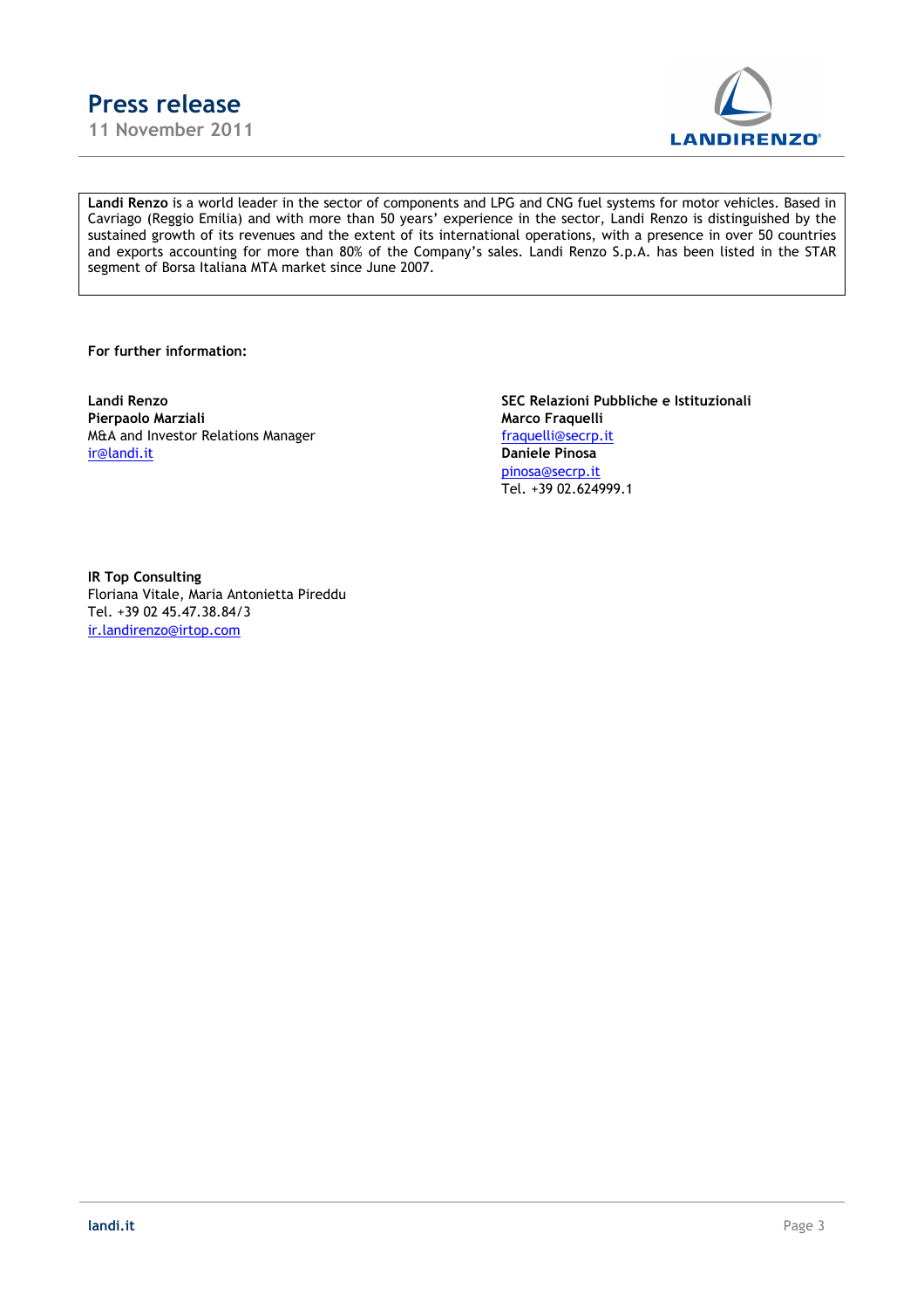

# **11 November 2011**

## **CONSOLIDATED BALANCE SHEET**

| <b>ASSETS (thousands of Euros)</b>                          | 30-Sep-11 | 31-Dec-10<br>restated | 31-Dec-10 | 30-Sep-10<br><b>Restated</b> | 30-Sep-10 |
|-------------------------------------------------------------|-----------|-----------------------|-----------|------------------------------|-----------|
| <b>Non-current assets</b>                                   |           |                       |           |                              |           |
| Property, plant and equipment                               | 35,745    | 38,551                | 38,551    | 37,388                       | 37,388    |
| Development expenditure                                     | 10,811    | 12,340                | 5,563     | 12,774                       | 5,503     |
| Goodwill                                                    | 55,582    | 59,818                | 66,225    | 59,873                       | 66,262    |
| Other intangible assets with finite useful lives            | 29,815    | 31,333                | 29,270    | 30,780                       | 28,674    |
| Other non-current financial assets                          | 253       | 288                   | 288       | 225                          | 225       |
| Deferred tax assets                                         | 12,104    | 9,473                 | 9,473     | 9,611                        | 9,611     |
| <b>Total non-current assets</b>                             | 144,310   | 151,803               | 149,370   | 150,651                      | 147,663   |
| <b>Current assets</b>                                       |           |                       |           |                              |           |
| Trade receivables                                           | 79,558    | 80,185                | 80,185    | 68,814                       | 68,814    |
| Trade receivables - related parties                         | 453       | 712                   | 712       | 187                          | 187       |
| Inventories                                                 | 80,375    | 66,980                | 66,980    | 80,744                       | 80,744    |
| Other receivables and current assets                        | 29,296    | 21,348                | 21,348    | 15,766                       | 15,766    |
| <b>Current financial assets</b>                             | 120       | 131                   | 131       | 289                          | 289       |
| Cash and cash equivalents                                   | 20,010    | 26,297                | 26,297    | 37,051                       | 37,051    |
| <b>Total current assets</b>                                 | 209,812   | 195,653               | 195,653   | 202,851                      | 202,851   |
| <b>TOTAL ASSETS</b>                                         | 354,122   | 347,456               | 345,023   | 353,502                      | 350,514   |
|                                                             |           |                       |           |                              |           |
| <b>EQUITY AND LIABILITIES (thousands of Euros)</b>          | 30-Sep-11 | 31-Dec-10<br>restated | 31-Dec-10 | 30-Sep-10<br><b>Restated</b> | 30-Sep-10 |
| Group shareholders' equity                                  |           |                       |           |                              |           |
| Share capital                                               | 11,250    | 11,250                | 11,250    | 11,250                       | 11,250    |
| Other reserves                                              | 133,151   | 122,058               | 121,807   | 121,559                      | 121,413   |
| Profit (loss) for the period                                | $-7,839$  | 18,635                | 19,459    | 18,125                       | 18,471    |
| Total equity attributable to the shareholders of the parent | 136,562   | 151,943               | 152,516   | 150,934                      | 151,134   |
| <b>Minority interests</b>                                   | 693       | 759                   | 759       | 554                          | 554       |
| <b>TOTAL EQUITY</b>                                         | 137,255   | 152,702               | 153,275   | 151,488                      | 151,688   |
| <b>Non-current liabilities</b>                              |           |                       |           |                              |           |
| Bank loans                                                  | 54,810    | 66,637                | 66,637    | 73,000                       | 73,000    |
| Other non-current financial liabilities                     | 123       | 173                   | 173       | 246                          | 246       |
| Provisions for risks and charges                            | 4,585     | 4,753                 | 4,753     | 4,355                        | 4,355     |
| Defined benefit plans                                       | 2,849     | 3,153                 | 3,153     | 3,310                        | 3,310     |
| Deferred tax liabilities                                    | 12,849    | 14,316                | 11,310    | 14,296                       | 11,108    |
| Total non-current liabilities                               | 75,216    | 89,032                | 86,026    | 95,207                       | 92,019    |
| <b>Current liabilities</b>                                  |           |                       |           |                              |           |
| Bank overdrafts and short-term loans                        | 54,441    | 28,407                | 28,407    | 26,287                       | 26,287    |
| Other current financial liabilities                         | 123       | 560                   | 560       | 737                          | 737       |
| Trade payables                                              | 70,961    | 64,474                | 64,474    | 66,668                       | 66,668    |
| Trade payables - related parties                            | 64        | 354                   | 354       | 0                            | 0         |
| <b>Tax liabilities</b>                                      | 7,425     | 4,345                 | 4,345     | 5,462                        | 5,462     |
| Other current liabilities                                   | 8,637     | 7,582                 | 7,582     | 7,653                        | 7,653     |
|                                                             |           |                       |           |                              |           |
| <b>Total current liabilities</b>                            | 141,651   | 105,722               | 105,722   | 106,807                      | 106,807   |
| TOTAL LIABILITIES AND EQUITY                                | 354,122   | 347,456               | 345,023   | 353,502                      | 350,514   |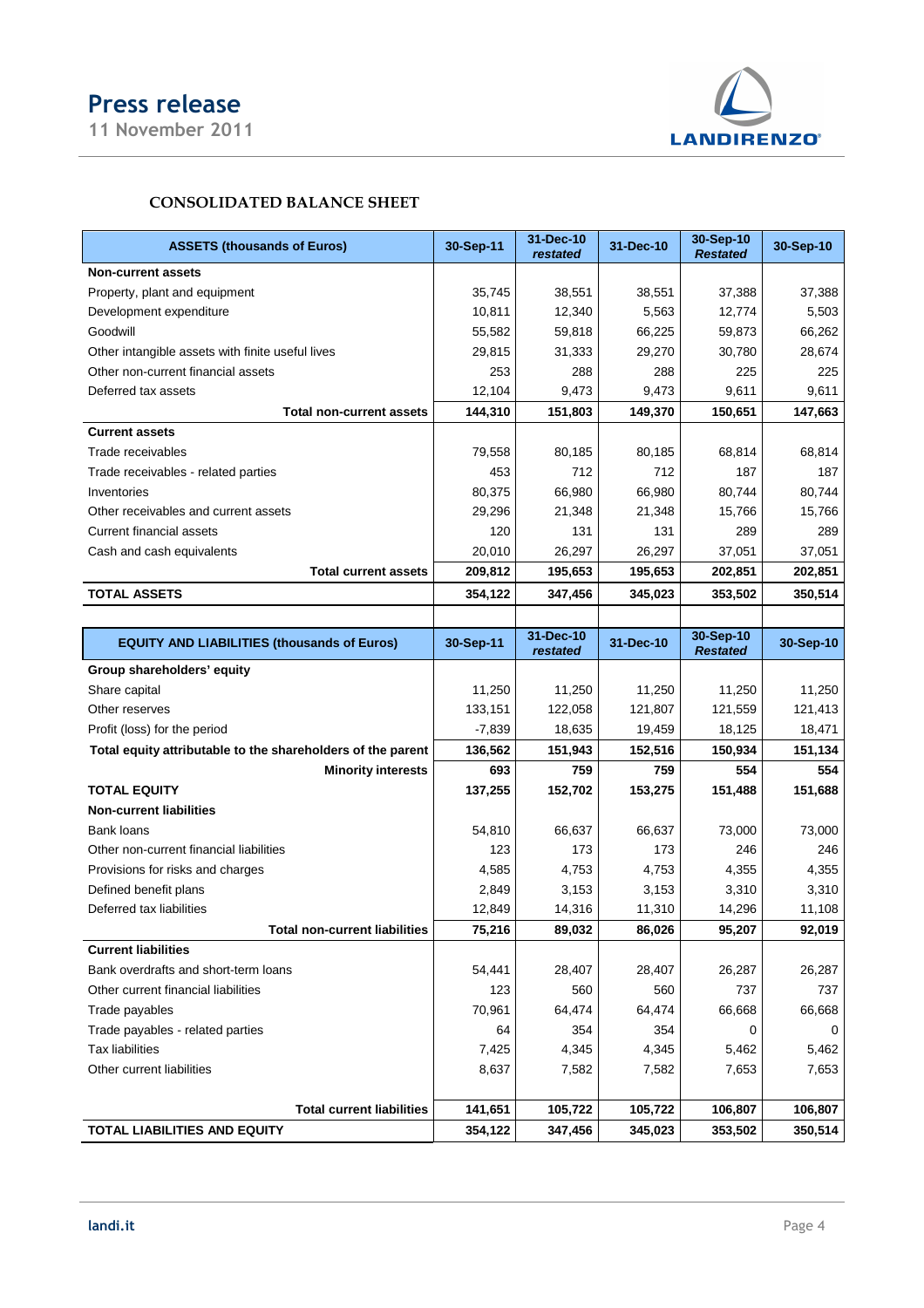

## **CONSOLIDATED INCOME STATEMENT**

| <b>INCOME STATEMENT (thousands of Euros)</b>                              | 30-Sep-11 | 30-Sep-10<br>restated | III°Q11      | III°Q10 restated |
|---------------------------------------------------------------------------|-----------|-----------------------|--------------|------------------|
| Revenues (goods and services)                                             | 188,966   | 229,729               | 62,122       | 57,710           |
| Revenues (goods and services) - related parties                           | 1,173     | 639                   | 274          | 548              |
| Other revenue and income                                                  | 816       | 483                   | 138          | 246              |
| Cost of raw materials, consumables and goods and change in<br>inventories | $-91,039$ | $-92,523$             | $-29,743$    | $-24,910$        |
| Cost of raw materials - related parties                                   | 0         | $-4,112$              | $\mathbf{0}$ | $\Omega$         |
| Costs for services and use of third party assets                          | $-50,293$ | $-64,659$             | $-17,317$    | $-17,666$        |
| Cost for services and use of third party assets - related parties         | $-1,146$  | $-666$                | $-384$       | $-224$           |
| Personnel expenses                                                        | $-30,479$ | $-26.868$             | $-9,318$     | $-8,803$         |
| Accruals, impairment losses and other operating expenses                  | $-1,994$  | $-3,323$              | $-653$       | $-850$           |
| <b>Gross Operating Profit</b>                                             | 16,004    | 38,700                | 5,119        | 6,051            |
| Amortization, depreciation and impairment losses                          | $-17,999$ | $-9,265$              | $-8,911$     | $-3,926$         |
| of which: non recurring losses                                            | $-4,316$  |                       | $-4,316$     |                  |
| <b>Operating Profit</b>                                                   | $-1,995$  | 29,435                | $-3,792$     | 2,125            |
| Financial income                                                          | 377       | 195                   | 106          | 104              |
| <b>Financial expenses</b>                                                 | $-2,543$  | $-1,661$              | $-943$       | $-633$           |
| Exchange rate gains and losses                                            | $-1,822$  | $-357$                | 394          | $-2,163$         |
| Profit (Loss) before tax                                                  | $-5,983$  | 27,612                | $-4,235$     | $-567$           |
| <b>Taxes</b>                                                              | $-1,885$  | $-8,962$              | $-978$       | 275              |
| Net profit (loss) for the Group and minority interests,<br>including:     | $-7,868$  | 18,650                | $-5,213$     | $-292$           |
| Minority interests                                                        | $-29$     | 525                   | 229          | 44               |
| Net Profit (Loss) of the Group                                            | $-7,839$  | 18,125                | $-5,442$     | $-336$           |
|                                                                           |           |                       |              |                  |
| Basic earnings (loss) per share (calculated on 112,500,000 shares)        | $-0.0697$ | 0.1611                | $-0.0484$    | $-0.0030$        |
| Diluted earnings (loss) per share                                         | $-0.0697$ | 0.1611                | $-0.0484$    | $-0.0030$        |